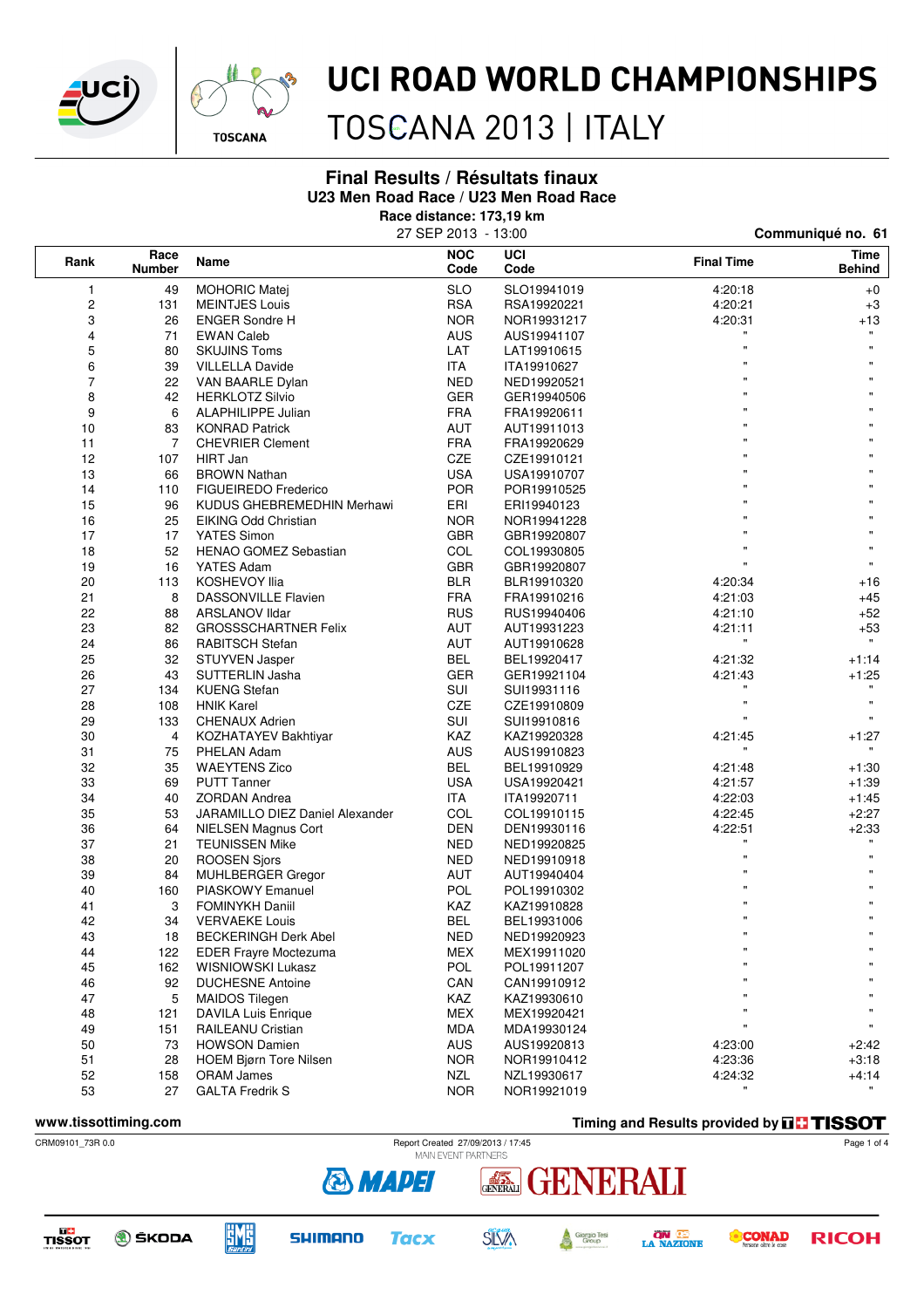



## UCI ROAD WORLD CHAMPIONSHIPS

TOSCANA 2013 | ITALY

### **Final Results / Résultats finaux U23 Men Road Race / U23 Men Road Race**

**Race distance: 173,19 km**

| <b>NOC</b><br>UCI<br>Race                                             | Time                                 |
|-----------------------------------------------------------------------|--------------------------------------|
| <b>Final Time</b><br>Rank<br>Name<br>Code<br><b>Number</b><br>Code    | <b>Behind</b>                        |
| <b>BEL</b><br>54<br>30<br><b>BENOOT Tiesj</b><br>BEL19940311          | $\pmb{\mathfrak{m}}$<br>$\mathbf{H}$ |
| 55<br>ARG<br>143<br>LEZICA Facundo<br>ARG19920205                     | $\mathbf{u}$<br>$\mathbf{H}$         |
| 56<br>SWE<br>128<br><b>LUDVIGSSON Fredrik</b><br>SWE19940428          | 4:25:45<br>$+5:27$                   |
| 57<br><b>FRA</b><br>9<br><b>GOUGEARD Alexis</b><br>FRA19930305        | 4:26:54<br>$+6:36$                   |
| 58<br>36<br><b>BETTIOL Alberto</b><br>ITA.<br>ITA19931029             |                                      |
| 59<br>ITA<br>37<br><b>FORMOLO Davide</b><br>ITA19921025               | $\mathbf{u}$<br>$\mathbf{H}$         |
| 60<br><b>DEN</b><br>61<br>ANDERSEN Michael Valgren<br>DEN19920207     | $\mathbf{u}$<br>$\mathbf{u}$         |
| 61<br><b>RUS</b><br>90<br><b>KATYRIN Roman</b><br>RUS19910524         | 4:27:10<br>+6:52                     |
| 62<br>51<br>COL<br><b>CHAMORRO CHITAN Juan Ernesto</b><br>COL19911118 |                                      |
| 63<br>ERI<br>93<br><b>BERHANE Natnael</b><br>ERI19910105              | $\mathbf{u}$<br>$\mathbf{u}$         |
| 64<br><b>RSA</b><br>132<br>VAN ZYL Johann<br>RSA19910202              | 4:27:25<br>$+7:07$                   |
| <b>ESP</b><br>65<br>57<br>FERNANDEZ ANDUJAR Ruben<br>ESP19910301      | 4:28:24<br>$+8:06$                   |
| 66<br>87<br><b>AKIMOV Mikhail</b><br><b>RUS</b><br>RUS19920417        | 4:28:58<br>$+8:40$                   |
| 67<br><b>RUS</b><br>91<br><b>TATARINOV Gennady</b><br>RUS19910420     |                                      |
| 68<br><b>GER</b><br>41<br><b>BUCHMANN Emanuel</b><br>GER19921118      | $\pmb{\mathfrak{m}}$<br>$\mathbf{H}$ |
| 69<br>153<br><b>TANOVITCHII Nicolae</b><br><b>MDA</b><br>MDA19931223  | $\mathbf{u}$<br>$\mathbf{u}$         |
| 70<br>19<br><b>DOLFSMA Emiel</b><br><b>NED</b><br>NED19920711         | 4:31:07<br>$+10:49$                  |
| 71<br>SUI<br>135<br>PELLAUD Simon<br>SUI19921106                      | 4:31:28<br>$+11:10$                  |
| 72<br>COL<br>54<br>PARRA BUSTAMENTE Heiner Rodrigo<br>COL19911009     |                                      |
| 73<br>62<br><b>DEN</b><br>JENSEN Kristian Haugaard<br>DEN19910227     | $\mathbf{u}$<br>$\mathbf{H}$         |
| $74\,$<br>POL<br>161<br>STOSZ Patryk<br>POL19940715                   | 4:31:58<br>$+11:40$                  |
| 75<br>97<br>ERI<br><b>TESFOM OKUBAMARIAM Issak</b><br>ERI19910228     | 4:35:03<br>$+14:45$                  |
| 76<br><b>ZABEL Rick</b><br>45<br><b>GER</b><br>GER19931207            | 4:35:42<br>$+15:24$                  |
| $77\,$<br><b>NZL</b><br>159<br><b>SMITH Dion</b><br>NZL19930303       | $\mathbf{u}$                         |
| 78<br><b>SLO</b><br>46<br><b>BOSTNER Jaka</b><br>SLO19920625          | $\mathbf{u}$<br>$\mathbf{u}$         |
| 79<br>78<br>LAT<br><b>LIEPINS Emils</b><br>LAT19921029                | 4:36:12<br>$+15:54$                  |
| 80<br><b>SVK</b><br>163<br><b>BASKA Erik</b><br>SVK19940112           | 4:36:26<br>$+16:08$                  |
| 81<br>99<br><b>UKR</b><br><b>ZMORKA Marlen</b><br>UKR19930701         |                                      |
| 82<br>114<br><b>MYTSKO</b> Ihar<br>BLR<br>BLR19920317                 | $\mathbf{u}$<br>$\mathbf{H}$         |
| 83<br><b>ESP</b><br>56<br><b>BARBERO CUESTA Carlos</b><br>ESP19910429 | 4:36:28<br>$+16:10$                  |
| 84<br><b>ESP</b><br>58<br><b>GONZALEZ SALAS Mario</b><br>ESP19920606  | $\mathbf{u}$                         |
| <b>ISR</b><br><b>GOLDSTEIN Roy</b><br>141<br>ISR19930520              | <b>DNF</b>                           |
| 139<br><b>BEAR Yoav</b><br><b>ISR</b><br>ISR19910624                  | <b>DNF</b>                           |
| <b>CORELLA Rene</b><br>MEX<br>120<br>MEX19910930                      | <b>DNF</b>                           |
| ECU<br><b>VELASCO Henry</b><br>104<br>ECU19921117                     | <b>DNF</b>                           |
| <b>EST</b><br>138<br><b>TARVIS Peeter</b><br>EST19931214              | <b>DNF</b>                           |
| 65<br><b>VINJEBO Emil</b><br>DEN<br>DEN19940324                       | <b>DNF</b>                           |
| 117<br>SHUMOV Kolya<br><b>BLR</b><br>BLR19940216                      | <b>DNF</b>                           |
| 147<br>ANASS Ait El Abdia<br>MAR<br>MAR19930321                       | <b>DNF</b>                           |
| <b>AYAZBAYEV Maxat</b><br>1<br>KAZ<br>KAZ19920127                     | <b>DNF</b>                           |
| 95<br>ERI<br><b>GHEBREMEDHIN Awet</b><br>ERI19920205                  | <b>DNF</b>                           |
| <b>TESHOME HAGOS Meron</b><br>ERI<br>ERI19920713<br>98                | <b>DNF</b>                           |
| 112<br>DUBOVSKI Uladzislau<br><b>BLR</b><br>BLR19940426               | <b>DNF</b>                           |
| <b>SVENDSEN Oskar</b><br><b>NOR</b><br>29<br>NOR19940410              | <b>DNF</b>                           |
| <b>FRA</b><br>10<br>LE GAC Olivier<br>FRA19930827                     | <b>DNF</b>                           |
| 23<br>VAN DER LIJKE Nick<br>NED<br>NED19910923                        | <b>DNF</b>                           |
| ECU<br>PASPUEZAN CARLOZAMA Julio Marcelo<br>ECU19910925<br>101        | <b>DNF</b>                           |
| <b>ESP</b><br>59<br><b>ITURRIA SEGUROLA Mikel</b><br>ESP19920316      | <b>DNF</b>                           |
| <b>CRADDOCK Lawson</b><br><b>USA</b><br>67<br>USA19920220             | <b>DNF</b>                           |
| BYSTRØM Sven Erik<br><b>NOR</b><br>24<br>NOR19920121                  | <b>DNF</b>                           |
| <b>THEUNS Edward</b><br>BEL<br>33<br>BEL19910430                      | <b>DNF</b>                           |
| <b>WILSON Nathan</b><br><b>USA</b><br>70<br>USA19910329               | <b>DNF</b>                           |

**www.tissottiming.com Timing and Results provided by THSSOT** CRM09101\_73R 0.0 Report Created 27/09/2013 / 17:45

ENERALI



**DC**<br>TISSOT







GENERALI





Page 2 of 4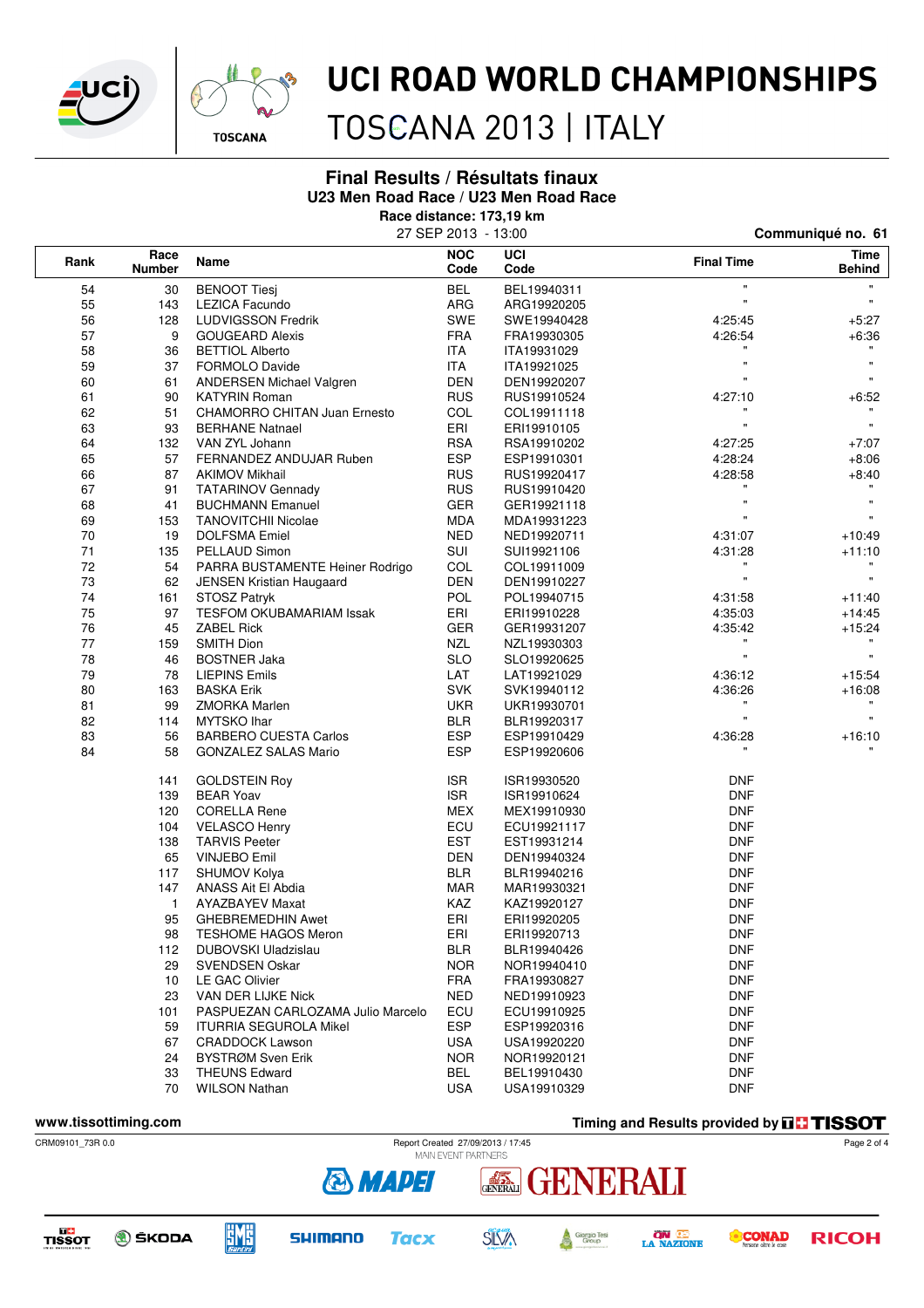



## UCI ROAD WORLD CHAMPIONSHIPS

TOSCANA 2013 | ITALY

### **Final Results / Résultats finaux U23 Men Road Race / U23 Men Road Race**

**Race distance: 173,19 km**

|      |                       |                                | 27 SEP 2013 - 13:00 |             | Communiqué no. 61 |                       |  |  |
|------|-----------------------|--------------------------------|---------------------|-------------|-------------------|-----------------------|--|--|
| Rank | Race<br><b>Number</b> | Name                           | <b>NOC</b><br>Code  | UCI<br>Code | <b>Final Time</b> | Time<br><b>Behind</b> |  |  |
| 60   |                       | <b>ORBE URRUTIA Haritz</b>     | <b>ESP</b>          | ESP19910718 | <b>DNF</b>        |                       |  |  |
|      | 15                    | <b>SLATER Alistair</b>         | <b>GBR</b>          | GBR19930211 | <b>DNF</b>        |                       |  |  |
|      | 72                    | <b>FLAKEMORE Campbell</b>      | <b>AUS</b>          | AUS19920806 | <b>DNF</b>        |                       |  |  |
| 74   |                       | <b>LINFIELD Bradley</b>        | <b>AUS</b>          | AUS19940629 | <b>DNF</b>        |                       |  |  |
| 2    |                       | <b>BIZHIGITOV Zhandos</b>      | KAZ                 | KAZ19910610 | <b>DNF</b>        |                       |  |  |
|      | 145                   | <b>SIVORI Ariel</b>            | ARG                 | ARG19910125 | <b>DNF</b>        |                       |  |  |
|      | 173                   | GRMAY Tsgabu Gebremaryam       | ETH.                | ETH19910825 | <b>DNF</b>        |                       |  |  |
|      | 48                    | MIKELJ Tim                     | <b>SLO</b>          | SLO19920506 | <b>DNF</b>        |                       |  |  |
|      | 76                    | <b>SPOKES Samuel</b>           | <b>AUS</b>          | AUS19920416 | <b>DNF</b>        |                       |  |  |
|      | 100                   | <b>CARAPAZ Richard</b>         | ECU                 | ECU19930529 | <b>DNF</b>        |                       |  |  |
|      | 77                    | <b>FLAKSIS Andzs</b>           | LAT                 | LAT19910318 | <b>DNF</b>        |                       |  |  |
|      | 11                    | LECUISINIER Pierre-Henri       | <b>FRA</b>          | FRA19930630 | <b>DNF</b>        |                       |  |  |
|      | 14                    | PERRET Joseph                  | <b>GBR</b>          | GBR19910318 | <b>DNF</b>        |                       |  |  |
|      | 13                    | <b>DOULL Owain</b>             | <b>GBR</b>          | GBR19930502 | <b>DNF</b>        |                       |  |  |
|      | 47                    | DZAMASTAGIC Mark               | <b>SLO</b>          | SLO19910201 | <b>DNF</b>        |                       |  |  |
|      | 55                    | RAMIREZ CHACON Brayan Stiven   | COL                 | COL19921120 | <b>DNF</b>        |                       |  |  |
|      | 144                   | SEPULVEDA Eduardo              | ARG                 | ARG19910613 | <b>DNF</b>        |                       |  |  |
|      | 38                    | <b>SCARTEZZINI Michele</b>     | ITA                 | ITA19920110 | <b>DNF</b>        |                       |  |  |
|      | 169                   | ZEKAVICA Jovan                 | <b>SRB</b>          | SRB19910120 | DNF               |                       |  |  |
|      | 167                   | <b>BORISAVLJEVIC Milos</b>     | <b>SRB</b>          | SRB19940102 | <b>DNF</b>        |                       |  |  |
|      | 44                    | <b>WEBER Johannes</b>          | <b>GER</b>          | GER19940730 | <b>DNF</b>        |                       |  |  |
|      | 170                   | <b>GROSU Eduard Michael</b>    | ROU                 | ROU19920904 | <b>DNF</b>        |                       |  |  |
|      | 111                   | <b>HO Burr</b>                 | <b>HKG</b>          | HKG19920923 | <b>DNF</b>        |                       |  |  |
|      | 103                   | RODRIGUEZ Pedro                | ECU                 | ECU19940614 | <b>DNF</b>        |                       |  |  |
|      | 155                   | <b>SAMLI Feritcan</b>          | <b>TUR</b>          | TUR19940129 | <b>DNF</b>        |                       |  |  |
|      | 156                   | <b>JABRAYILOV Samir</b>        | AZE                 | AZE19940907 | <b>DNF</b>        |                       |  |  |
|      | 124                   | <b>BARBARI Adil</b>            | <b>ALG</b>          | ALG19930527 | <b>DNF</b>        |                       |  |  |
|      | 129                   | <b>MAGNUSSON Kim</b>           | SWE                 | SWE19920831 | <b>DNF</b>        |                       |  |  |
|      | 152                   | <b>RUSNAC Maxim</b>            | MDA                 | MDA19920929 | <b>DNF</b>        |                       |  |  |
|      | 127                   | <b>FAGLUM-KARLSSON Marcus</b>  | SWE                 | SWE19940720 | <b>DNF</b>        |                       |  |  |
|      | 68                    | <b>MANNION Gavin</b>           | <b>USA</b>          | USA19910824 | <b>DNF</b>        |                       |  |  |
|      | 149                   | SOUFIANE Haddi                 | MAR                 | MAR19920202 | DNF               |                       |  |  |
|      | 105                   | <b>CERNY Josef</b>             | CZE                 | CZE19930511 | <b>DNF</b>        |                       |  |  |
|      | 109                   | <b>HOSEK Josef</b>             | CZE                 | CZE19911223 | <b>DNF</b>        |                       |  |  |
|      | 85                    | POSTLBERGER Lukas              | AUT                 | AUT19920110 | DNF               |                       |  |  |
|      | 31                    | <b>BOUVRY Dieter</b>           | <b>BEL</b>          | BEL19920731 | <b>DNF</b>        |                       |  |  |
|      | 148                   | SALAH Mraouni                  | MAR                 | MAR19921228 | DNF               |                       |  |  |
|      | 89                    | <b>FOLIFOROV Alexander</b>     | <b>RUS</b>          | RUS19920308 | <b>DNF</b>        |                       |  |  |
|      | 125                   | <b>KAB Hichem</b>              | <b>ALG</b>          | ALG19930219 | <b>DNF</b>        |                       |  |  |
|      | 140                   | <b>EINHORN Ben</b>             | ISR.                | ISR19930722 | <b>DNF</b>        |                       |  |  |
|      | 94                    | <b>DEBESAY Mekseb</b>          | ERI                 | ERI19910615 | <b>DNF</b>        |                       |  |  |
|      | 171                   | SIPOS Zoltan                   | ROU                 | ROU19911215 | <b>DNF</b>        |                       |  |  |
|      | 106                   | <b>DVORSKY David</b>           | CZE                 | CZE19920611 | <b>DNF</b>        |                       |  |  |
|      | 166                   | <b>MALOVEC Lubos</b>           | <b>SVK</b>          | SVK19940210 | <b>DNF</b>        |                       |  |  |
|      | 126                   | SAIDI Nassim                   | <b>ALG</b>          | ALG19941209 | DNF               |                       |  |  |
|      | 102                   | QUISPHE-QUISHPE Carlos Eduardo | ECU                 | ECU19910721 | <b>DNF</b>        |                       |  |  |
|      | 142                   | ZILBERSTIEN Ido                | <b>ISR</b>          | ISR19930827 | <b>DNF</b>        |                       |  |  |
|      | 79                    | <b>NEILANDS Krists</b>         | LAT                 | LAT19940818 | DNF               |                       |  |  |
|      | 157                   | <b>FRAME Alex</b>              | <b>NZL</b>          | NZL19930618 | <b>DNF</b>        |                       |  |  |
|      | 130                   | JENNINGS Christopher           | <b>RSA</b>          | RSA19910205 | DNF               |                       |  |  |
|      | 12                    | DIBBEN Jonathan                | <b>GBR</b>          | GBR19940212 | <b>DNF</b>        |                       |  |  |
|      | 164                   | <b>KOLAR Michael</b>           | <b>SVK</b>          | SVK19921221 | <b>DNF</b>        |                       |  |  |
|      | 165                   | LAJCHA Juraj                   | <b>SVK</b>          | SVK19940206 | <b>DNF</b>        |                       |  |  |

**www.tissottiming.com Timing and Results provided by THSSOT** 















ENERALI



Page 3 of 4